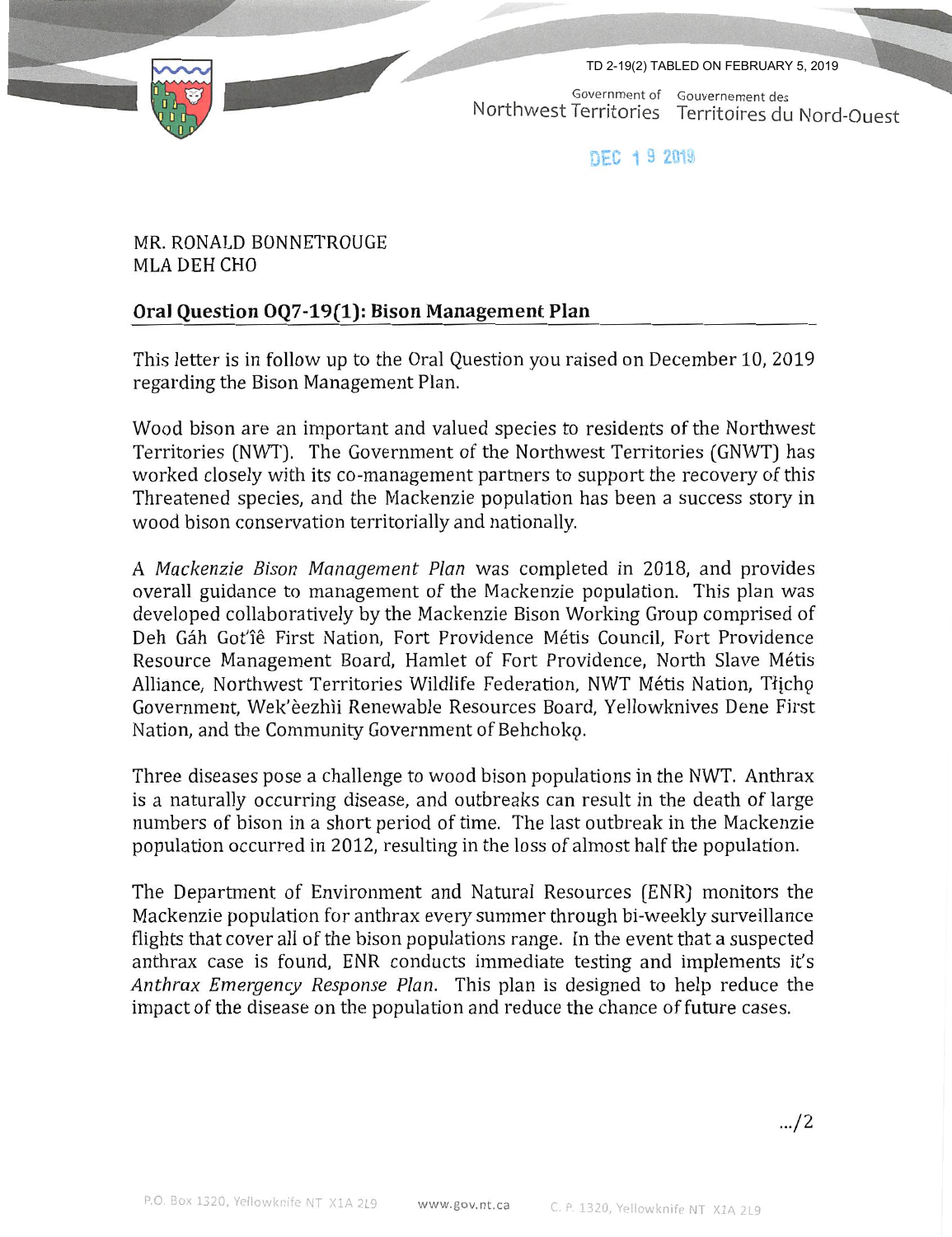Two diseases that are important to wood bison are bovine brucellosis and tuberculosis, which are found in bison in and around Wood Buffalo National Park. The Mackenzie bison population is considered free of both diseases, and ENR periodically monitors the population to ensure it remains healthy. ENR also maintains a Bison Control Area, a buffer zone used to prevent the spread of these diseases from infected populations to the disease-free Mackenzie and Nahanni herds.

Technical staff from ENR has enjoyed a very positive and collaborative working relationship with the community of Fort Providence. ENR shares results of bison and disease monitoring with both the Deh Gah Got'ie First Nation and Fort Providence Metis Council by email, letter and at in-person meetings. We look forward to continuing this ongoing co-management approach to bison management.

If you would like any additional information, please let me know.

Sincerely,

Shane Thompson Minister Environment and Natural Resources

c. Clerk of the Legislative Assembly

Legislative Coordinator, Executive and Indigenous Affairs

Ms. Erin Kelly, Ph.D. A/Deputy Minister Environment and Natural Resources

Mr. Brett Elkin A/Assistant Deputy Minister, Operations Environment and Natural Resources